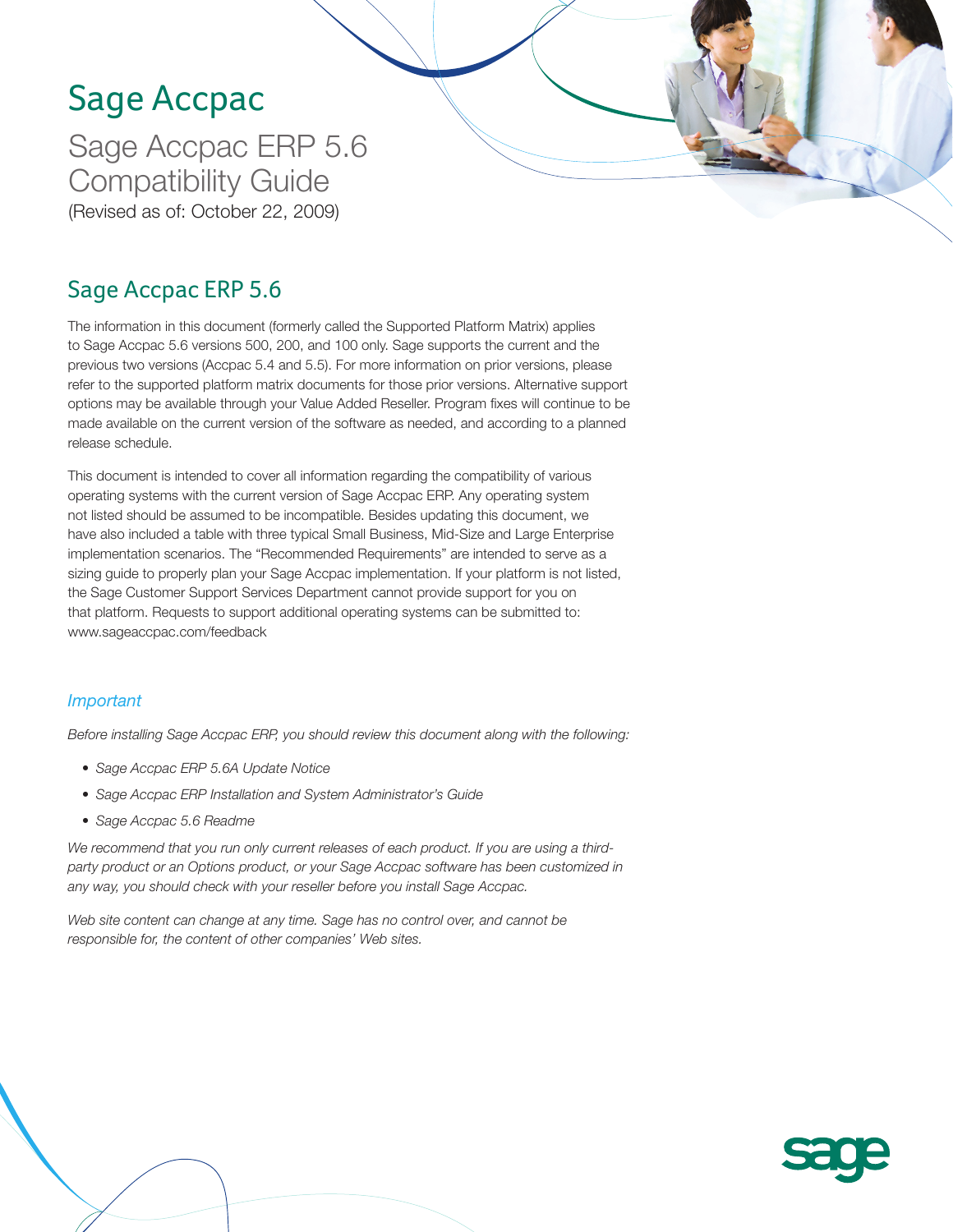### Compatibility Notes

The following are points of note for all configurations:

- Support for IBM DB2 has been discontinued as of Sage Accpac ERP 5.6.
- Support for Windows 2000 has been discontinued as of Sage Accpac ERP 5.6.
- Support for Microsoft SQL 2000 has been discontinued as of Sage Accpac ERP 5.6.
- Support for Novell Netware has been discontinued as of Sage Accpac ERP 5.5.
- Windows 2003 and 2008 Small Business servers are supported but remain untested. Due to the number of features included in Windows Small Business servers, it is recommended that for optimal performance, Sage Accpac ERP be installed on a separate machine. Please refer to Knowledgebase article number 21764 for more details.
- Actual requirements vary based on your system configuration and the applications and features you choose to install. Additional available hard-disk space may be required. The configuration information provided is meant to be used as a guideline.
- Verify that all hardware involved in running Sage Accpac is on your operating system vendor's Hardware Compatibility List. Incompatible hardware can cause problems such as data corruption. For more information, refer to the Microsoft Hardware Compatibility List at: http://www.microsoft.com/whdc/hcl/search.mspx
- Install the latest product updates for Sage Accpac once program installation is complete. All the latest product updates are available for download at http://support.accpac. com/techsupport/Service\_Packs/a4w/. If third-party applications or enhancements are present, always contact the developer of the third-party product to verify compatibility before installing any service packs. Also note that some program fixes are only available as Hot Fixes and should be installed only if you are experiencing the problem they specifically address.
- Sage is committed to supporting future Microsoft and Linux operating systems as they are released to market for all Sage Accpac applications. However, this does not include release candidates, beta, or pre-beta-level operating systems. As new operating systems are scheduled for final general release, Sage will evaluate their compatibility and this document will be updated based on the findings of those evaluations.
- Support for Sage Accpac ERP will not be provided on operating systems and database engines that are no longer supported by their respective vendors.
- There is a known compatibility issue with the Sage Accpac Intelligence Analysis Module running with Microsoft Excel® 2003. Please refer to the Sage Accpac Knowledgebase for more details.
- To customize the Sage Accpac Dashboard, a copy of the Customization Kit for Sage Accpac ERP 5.6 is required.
- If the Sage Accpac ERP shared data is hosted on a Linux server, please refer to Knowledgebase article 23162 for more details on configuration.

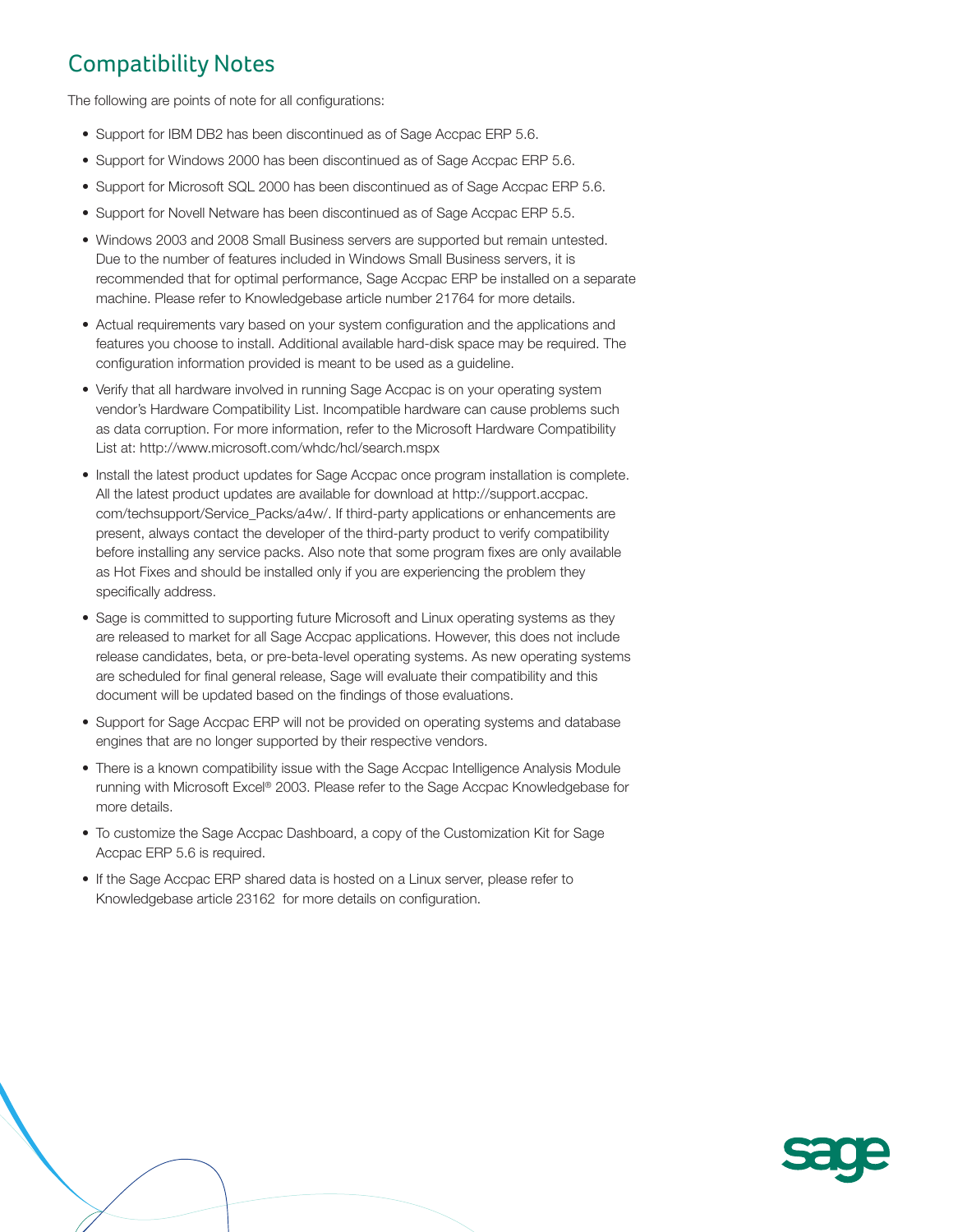### Virtual Environments

- Sage Accpac ERP is now supported in a VMWare ESX Environment as of Version 5.6. Performance issues in a VMWare environment will not be addressed. Only applicationrelated issues that can be replicated in a physical environment will be addressed.
- Sage Accpac ERP is not supported in non-VMWare environments such as: Microsoft Hyper-V, Citrix XenServer.
- Each VMWare image should have sufficient resources based on the Operating System and installed applications.
- SageCRM is not supported in any virtual environment.
- A virtual environment may be a single point of failure if not properly implemented. A single point of failure should be avoided at all costs; the virtual server community always recommends deploying at least two virtual servers along with a failover strategy.
- There is never enough memory to share amongst virtual devices running on a virtual server. It is recommend that server RAM be configured to the maximum of what the server hardware can support. Most server hardware that is certified by the virtual server vendor can support at least 32 GB of RAM.
- The virtual server vendor always supports a list of compatible server hardware devices; make sure the virtual server your firm is considering is on the hardware compatibility list.
- Each virtual server vendor implements vastly differing memory allocation strategies, please be sure to be familiar with the specific strategy. For example, VMWare allocates memory to an active virtual image, dynamically allowing the administrator to set a maximum memory limit but only allocating that maximum memory limit on a need-to basis.
- Network bandwidth may become a bottleneck in virtual network environments. Be prepared to add more than four network interface cards into your virtual server. Ask your virtual server platform expert to investigate the ability of these network interface devices to team up. When network bandwidth becomes the bottleneck, network interface teaming may be the easiest way out without resorting to the more complicated strategy of breaking up your network into smaller segments.
- While VMWare endorses its VMWare vSphere solution to configure and run database servers as a virtual instance, Sage Accpac has not been tested to run the database server on a virtual instance in VMWare. Therefore, Sage Customer Support will not support performance-related issues in this configuration.
- Due to the complexity involved in implementing a virtual server environment, we recommend always consulting with a vendor certified as a virtual server consultant. The key is to have the vendor commit to matching or mirroring performance requirements detailed in our hardware requirements section. A certified virtual server consultant should be able to provide you with a performance baseline report that includes expected maximum processing throughput per active instance and expected performance trends as more and more virtual instances are allowed to come online. This document should also include the expected margin of error during peak business operating hours.

### Citrix Environments

- Performance issues in a Citrix environment will not be addressed. Only application-related issues that can be replicated in a standard client/server environment will be addressed.
- Ensure printers are Citrix Compatible.
- Optimize Citrix sessions for performance.
- Database engines should be separate from the Citrix server.
- Servers should be dedicated for applications.

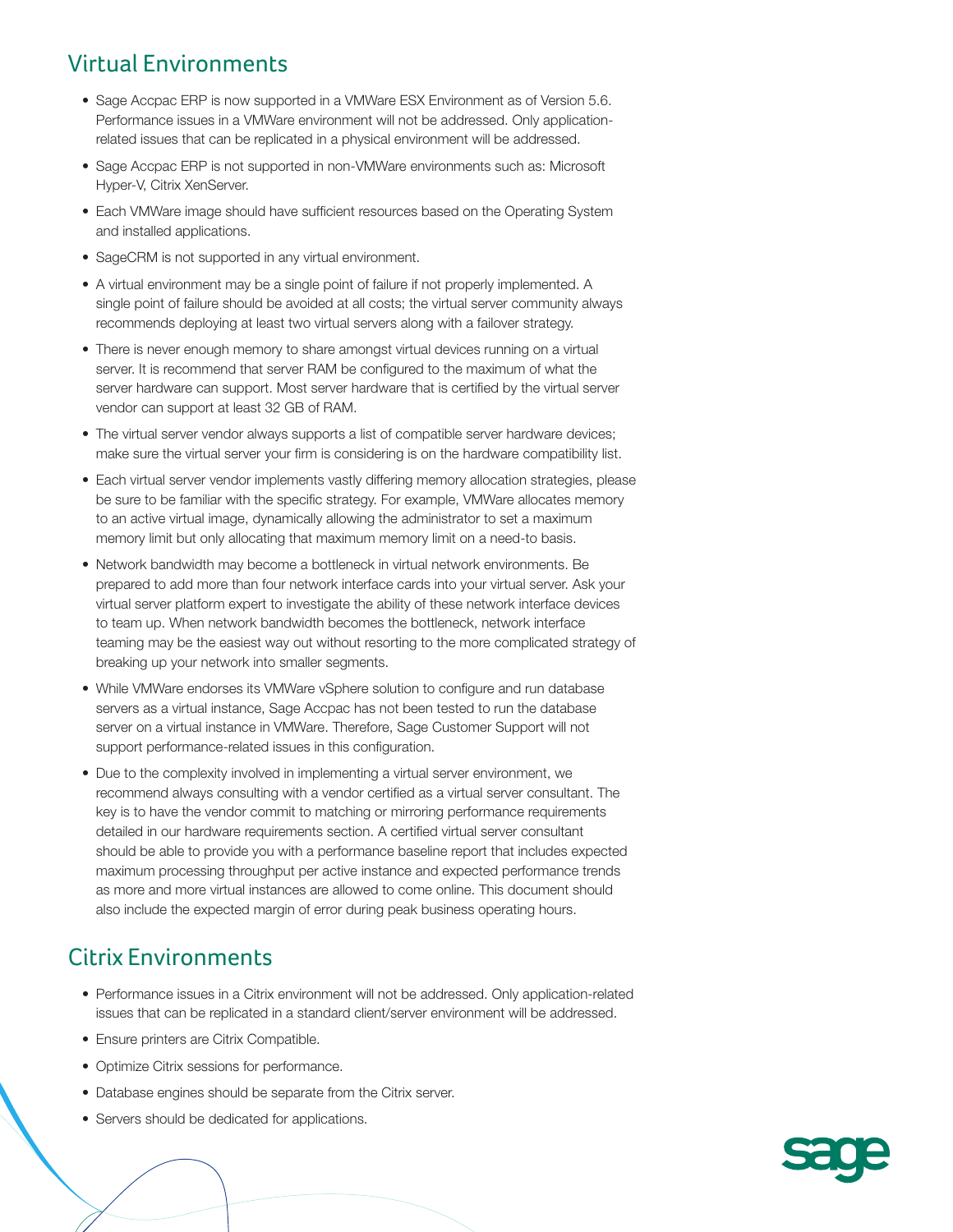## Databases and Operating System Compatibility

#### Database Server Operating Systems

The compatibility requirements are for the full install of the database engine.

| <b>Pervasive.SQL</b>     |    |           |    |            |           |      |    | <b>Oracle</b>        |          |         |          |
|--------------------------|----|-----------|----|------------|-----------|------|----|----------------------|----------|---------|----------|
|                          |    | 10.2      |    | 2005 (SP3) |           | 2008 |    | 10g R <sub>2</sub>   |          | 11g     |          |
| 32                       | 64 | 32        | 64 | 32         | 64        | 32   | 64 | 32                   | 64       | 32      | 64       |
| <b>Microsoft Windows</b> |    |           |    |            |           |      |    |                      |          |         |          |
|                          |    | $\bullet$ |    |            | $\bullet$ | n    |    |                      |          | $\circ$ | $\circ$  |
|                          |    | $\bullet$ |    |            | $\bullet$ |      |    | $\bullet$            | $\circ$  |         | $\circ$  |
| <b>Linux</b>             |    |           |    |            |           |      |    |                      |          |         |          |
| $\circ$                  |    |           |    |            |           |      |    | $\circ$              | $\Omega$ | $\circ$ | $\Omega$ |
|                          |    | 9.7       |    |            |           |      |    | <b>Microsoft SQL</b> |          |         |          |

• - supported and tested

° - supported

Blank - unsupported configuration

- *• Microsoft SQL Server Enterprise, Standard, Workgroup, and Express Editions are supported.*
- *• Oracle Enterprise, Standard, and Standard Edition One are supported.*
- *• Refer to the respective database vendors' Web sites for limitations of the various database editions.*

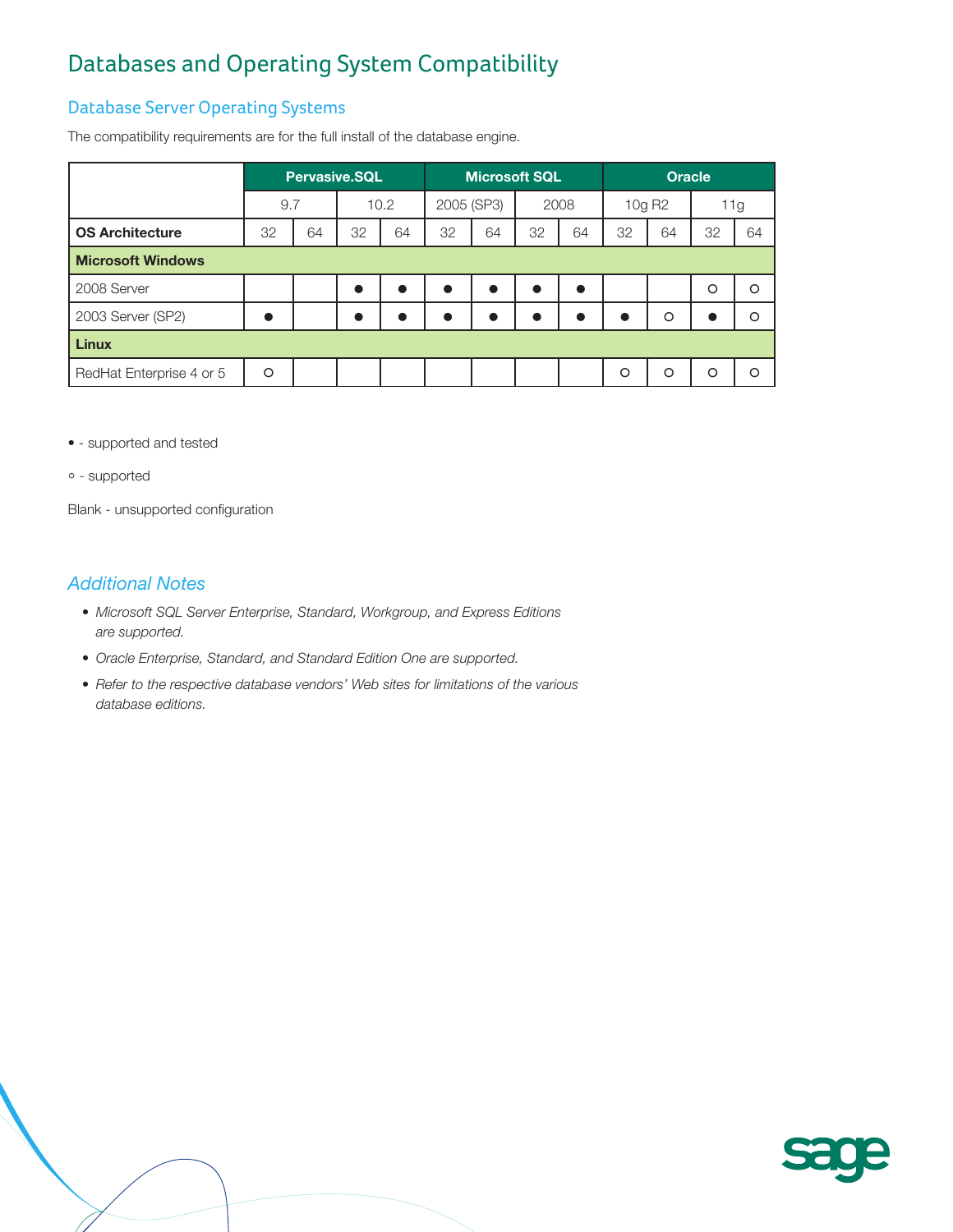## Application Server Operating Systems

\*The compatibility requirements are for the client portion of the database engine.

|                                      | <b>Pervasive.SQL</b> |    |         |         | <b>Microsoft SQL</b> |         |         |           | <b>Oracle</b> |                    |           |         |
|--------------------------------------|----------------------|----|---------|---------|----------------------|---------|---------|-----------|---------------|--------------------|-----------|---------|
|                                      | 9.7                  |    |         | 10.2    | 2005 (SP3)           |         | 2008    |           |               | 10g R <sub>2</sub> | 11g       |         |
| <b>OS Architecture</b>               | 32                   | 64 | 32      | 64      | 32                   | 64      | 32      | 64        | 32            | 64                 | 32        | 64      |
| <b>Microsoft Windows</b>             |                      |    |         |         |                      |         |         |           |               |                    |           |         |
| 2008 Server (SP1)*                   |                      |    |         |         | $\bullet$            |         |         | $\bullet$ |               |                    | $\circ$   | $\circ$ |
| 2003 Server (SP2)                    |                      |    |         |         | $\bullet$            |         | ●       | ●         |               | O                  | $\bullet$ | $\circ$ |
| 2008 Server (SP1), Terminal Services |                      |    | $\circ$ | $\circ$ | $\circ$              | $\circ$ | $\circ$ | $\circ$   |               |                    | $\circ$   | $\circ$ |
| 2003 Server (SP2), Terminal Services | $\circ$              |    | $\circ$ | $\circ$ | $\circ$              | $\circ$ | $\circ$ | O         | $\circ$       | $\circ$            | $\circ$   | O       |
| <b>Citrix</b>                        |                      |    |         |         |                      |         |         |           |               |                    |           |         |
| XenApp Server 4.5                    | $\circ$              |    | O       | $\circ$ | $\circ$              | O       | $\circ$ | O         | $\circ$       | $\circ$            | $\circ$   | O       |

• - supported and tested

° - supported

Blank - unsupported configuration

- *• Microsoft SQL Server Enterprise, Standard, Workgroup, and Express Editions are supported.*
- *• Oracle Enterprise, Standard, and Standard Edition One are supported.*
- *• Refer to the respective database vendors' Web sites for limitations of the various database editions.*
- *• Printing in Web deployment requires Sage Accpac Web Reporting by Crystal Reports®. Previous versions of Crystal Enterprise are not compatible with System Manager 5.6. Sage Accpac Web Reporting by Crystal is not supported on Windows Server 2008.*
- *• Sage Accpac Dashboard requires installation of IIS before System Manager is installed, and Macromedia Flash Player (available at www.macromedia.com).*
- *• Currently Web deployment ships with Crystal RAS XI R1, while the regular Accpac deployment uses Crystal RAS XI R2.*
- *• Some customers experience issues with printing reports in Web deployment configurations on Windows 2008 environments. Please contact customer support for assistance.*

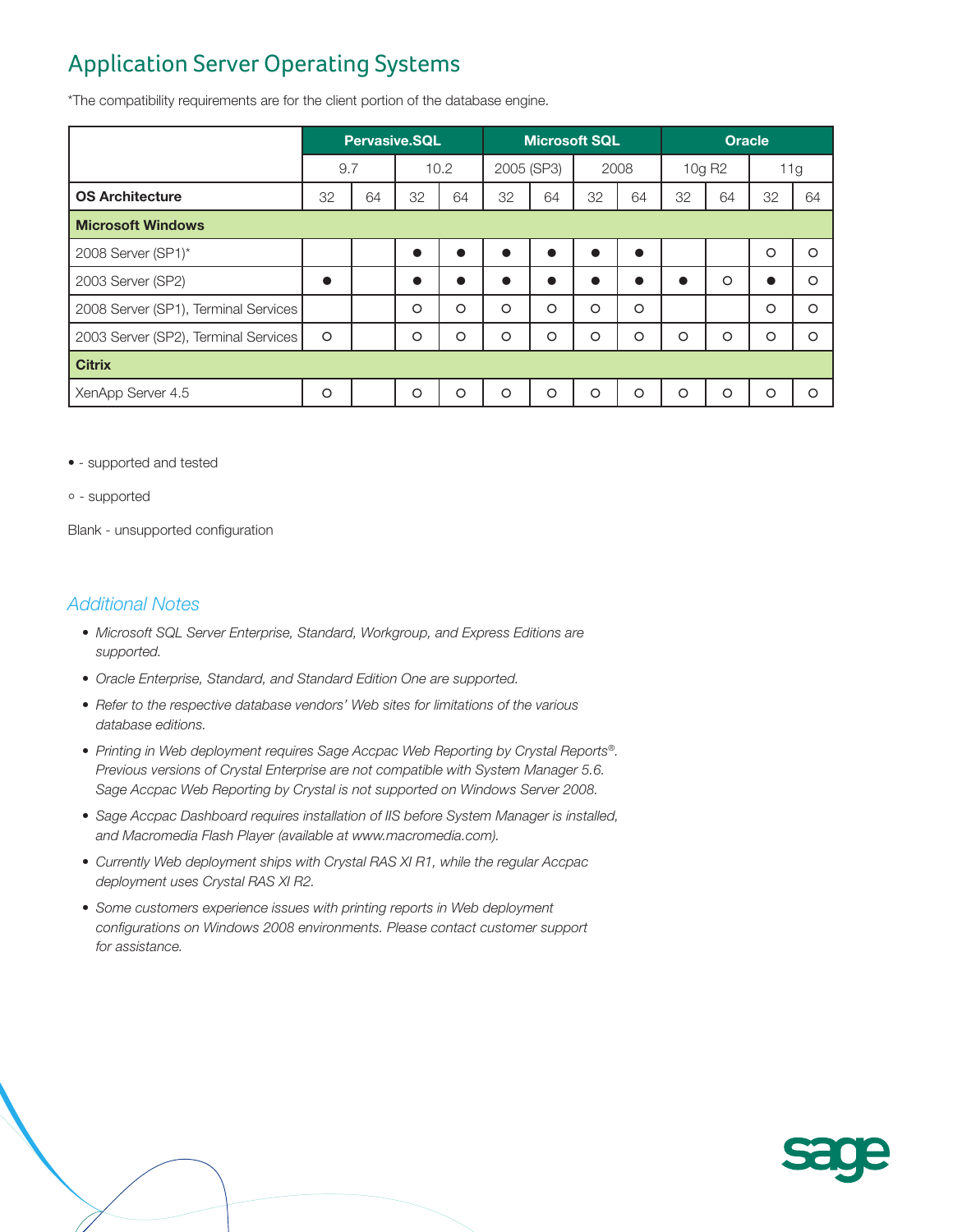## Workstation Operating Systems

\* The compatibility requirements are for the client portion of the database engine.

|                          | <b>Pervasive.SQL</b> |    |           | <b>Microsoft SQL</b> |            |         |      | <b>Oracle</b> |                    |         |     |          |
|--------------------------|----------------------|----|-----------|----------------------|------------|---------|------|---------------|--------------------|---------|-----|----------|
|                          | 9.7                  |    | 10.2      |                      | 2005 (SP3) |         | 2008 |               | 10g R <sub>2</sub> |         | 11g |          |
| <b>OS Architecture</b>   | 32                   | 64 | 32        | 64                   | 32         | 64      | 32   | 64            | 32                 | 64      | 32  | 64       |
| <b>Microsoft Windows</b> |                      |    |           |                      |            |         |      |               |                    |         |     |          |
| Windows 7*               |                      |    | $\bullet$ |                      |            | $\circ$ |      | $\circ$       |                    |         |     |          |
| <b>Windows Vista</b>     |                      |    | $\bullet$ |                      |            |         |      | $\bullet$     |                    | $\circ$ |     | $\Omega$ |
| Windows XP (SP2)         |                      |    |           |                      |            |         |      |               |                    | $\circ$ |     | ∩        |

- - supported and tested
- ° supported

Blank - unsupported configuration

- Windows Vista Enterprise, Ultimate, Business, and Home Premium are supported.
- Windows XP Professional and Media Center Edition are supported.
- Microsoft Excel 2003 or higher is required on each workstation running Financial Reporter.
- Microsoft Outlook 2003 or higher is required on each workstation to use the e-mail function.
- Web-deployed workstations require Internet Explorer 6.0 or higher.
- \*Preliminary testing with the Windows 7 RTM has been done with the marked database engines.
- \* As of October 2009, Crystal Reports 2008 with Service Pack 2 is the only version of Crystal Report Designer that is supported on Windows 7. You can get the latest updates within the Crystal Reports 2008 "Help – Get Update" menu item or check our support Web site for the Crystal Reports Service Packs that we have tested.
- \*Printing with Windows 7 as the Web deployment server is not currently supported.

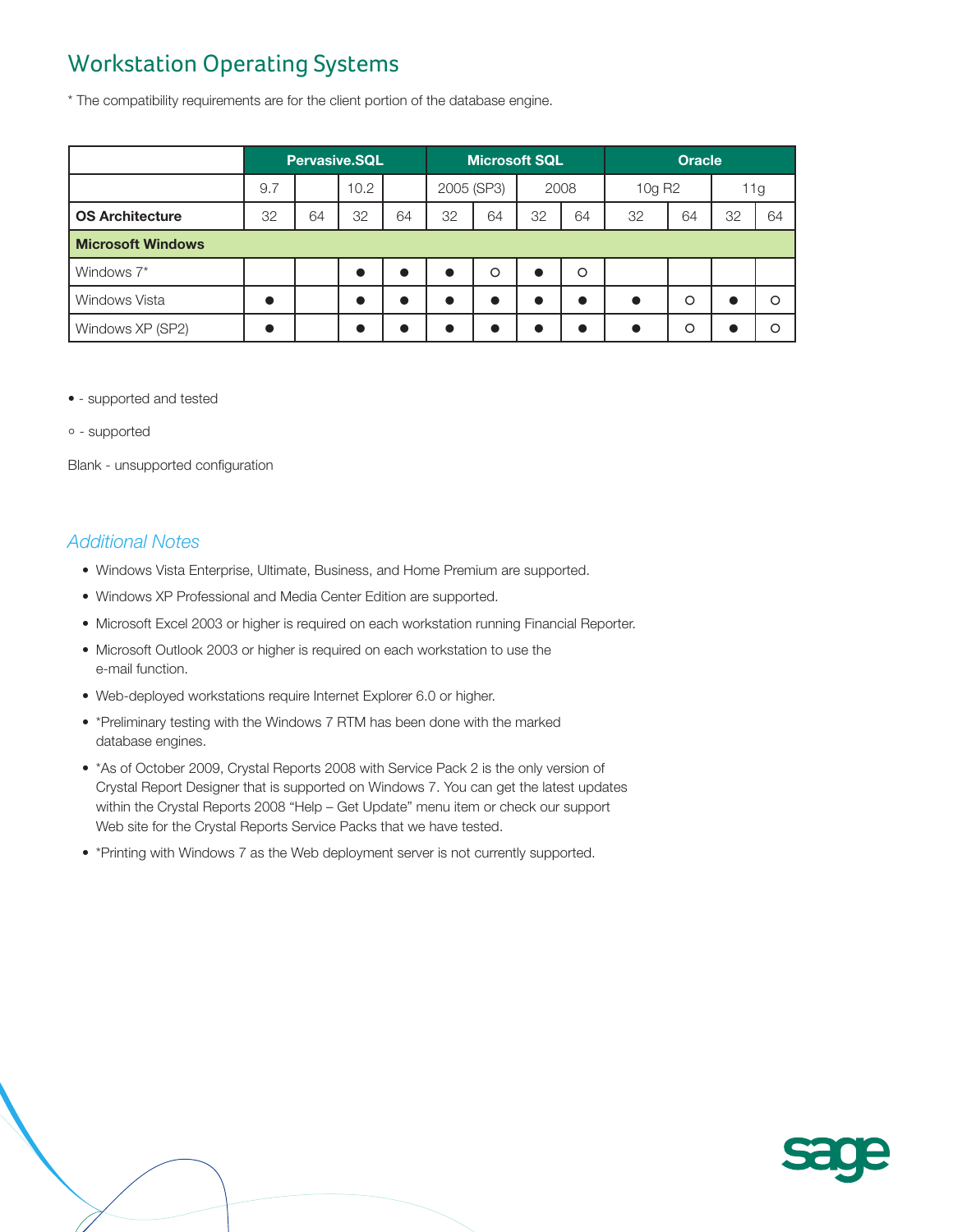# Hardware Requirements

Recommended Requirements

| <b>Typical Sage Accpac ERP</b><br><b>500 Customer Profile</b> | <b>Small Business</b>                                                                                              | <b>Mid-Size Business</b>                                                                                           | <b>Large Enterprise</b>                                                                                            |  |  |  |
|---------------------------------------------------------------|--------------------------------------------------------------------------------------------------------------------|--------------------------------------------------------------------------------------------------------------------|--------------------------------------------------------------------------------------------------------------------|--|--|--|
| # of Users                                                    | $1 - 5$                                                                                                            | $5 - 10$                                                                                                           | $10+$                                                                                                              |  |  |  |
| Modules                                                       | FMS (SM, GL, AR, AP)                                                                                               | FMS (SM, GL, AR, AP)<br>OMS (IC, OE, PO)                                                                           | FMS (SM, GL, AR, AP)<br>OMS (IC, OE, PO)                                                                           |  |  |  |
| Database Engine                                               | P.SQL Workgroup/Server or<br>MSSQL2005 Standard                                                                    | x64 MSSQL 2005                                                                                                     | x64 MSSQL 2005                                                                                                     |  |  |  |
| Reporting                                                     | regular                                                                                                            | moderate                                                                                                           | intensive                                                                                                          |  |  |  |
| Database Size                                                 | $0.25 - 5$ GB                                                                                                      | $5 - 10$ GB                                                                                                        | $>10$ GB                                                                                                           |  |  |  |
| Windows Operating System                                      | X86 Windows Server 2003 Standard<br>Windows Server 2008                                                            | X86 and x64 Windows 2003/2008<br>Standard/Enterprise with Citrix/Terminal<br>Services                              | X86 and x64 Windows 2003/2008<br>Standard/Enterprise with Citrix/<br><b>Terminal Services</b>                      |  |  |  |
| <b>Sage Recommended Specifications:</b>                       |                                                                                                                    |                                                                                                                    |                                                                                                                    |  |  |  |
| Workstation                                                   | Intel Core 2 Duo<br>1 GB RAM (if XP)<br>2 GB RAM (if Vista)<br>50 MB for workstation files<br>Windows XP Pro/Vista | Intel Core 2 Duo<br>1 GB RAM (if XP)<br>2 GB RAM (if Vista)<br>50 MB for workstation files<br>Windows XP Pro/Vista | Intel Core 2 Duo<br>2 GB RAM (if XP)<br>3 GB RAM (if Vista)<br>50 MB for workstation files<br>Windows XP Pro/Vista |  |  |  |
| <b>Application Server</b>                                     | Intel Dual CPU Core 2<br>2 GB RAM<br>1.5 GB space for application files                                            | Intel Dual CPU Core 2<br>2 GB RAM<br>1.5 GB space for application files                                            | Intel Dual Quad Core<br>2 GB RAM<br>1.5 GB space for application files                                             |  |  |  |
| Citrix/Terminal Server                                        |                                                                                                                    |                                                                                                                    | Intel Dual CPU, Quad Core<br>X64 Windows 2003 Std<br>8 GB RAM capable of supporting<br>80 concurrent user sessions |  |  |  |
| Database Server                                               | Intel Core 2 Duo<br>3 GB RAM<br>Windows 2003 Standard<br>X64 MSSQL 2005<br>120 GB Hard Disk                        | Intel Core 2 Duo<br>4 GB RAM<br>X64 Windows 2003 Enterprise<br>X64 MSSQL2005 Standard or Enterprise                | 2 CPU x Intel Core 2 Duo<br>8 GB RAM<br>X64 Windows 2003 Enterprise<br>X64 MSSQL2005 Standard or<br>Enterprise     |  |  |  |
| CRM Server (*)                                                | 2 GB RAM<br>2.5 GB space for application files                                                                     | Refer to CRM Supported Platform Matrix                                                                             |                                                                                                                    |  |  |  |

- *• Recommendations are based on a standalone server with little to no additional network traffic. Additional applications on the same server will require additional resources.*
- *• (\*) For Small Business, CRM can be run on the Application server with these new requirements. For Mid-Size and Large Enterprise, it is recommended CRM be run on a separate server.*